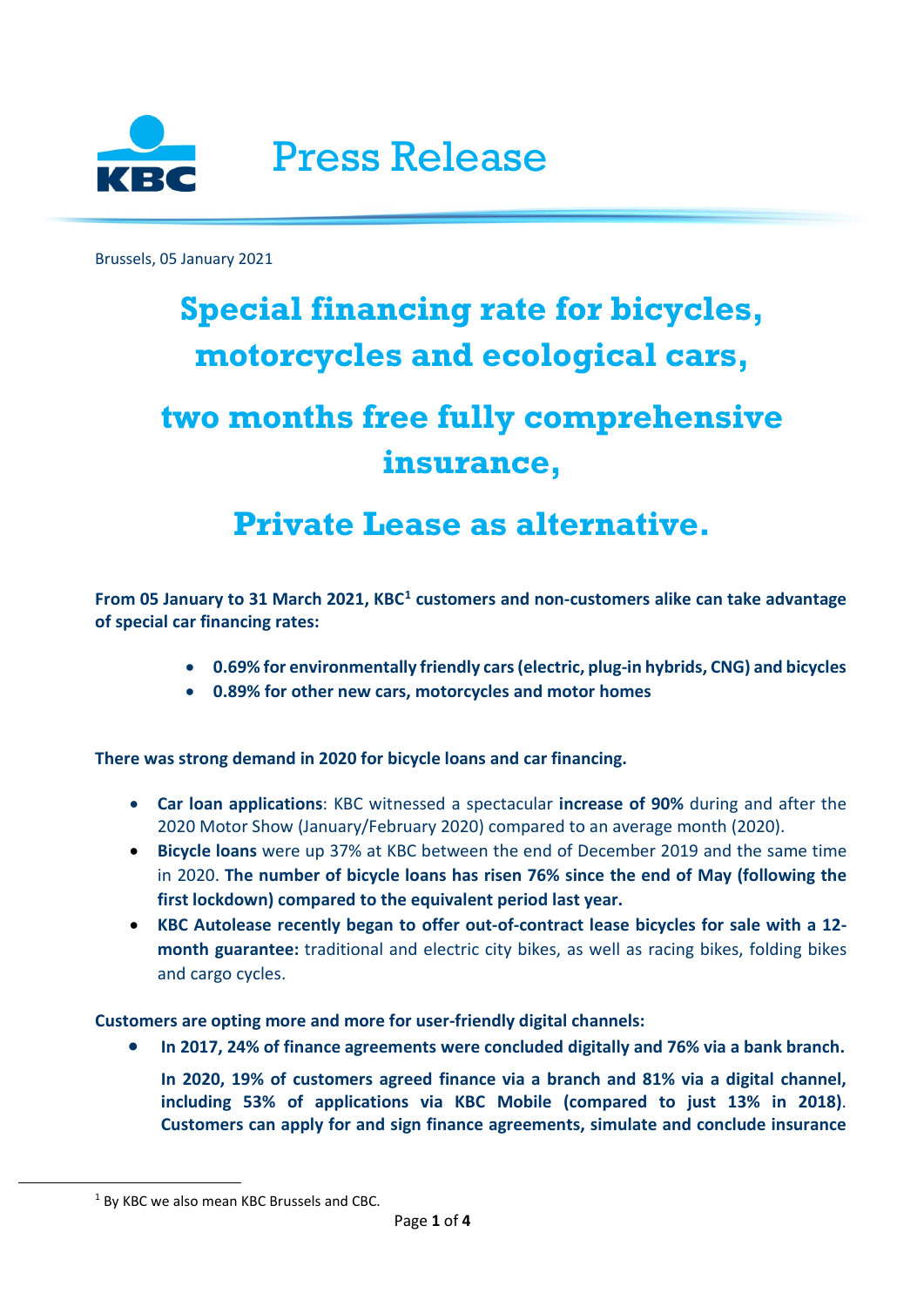**policies, register and track claims and take out a Private Lease contract all entirely digitally.**

- **Car insurance can be taken out via KBC Touch or KBC Mobile. Claims can also be registered and processed entirely digitally. And since 2020, customers have been provided with digital proof of insurance (the former 'green card') via KBC Mobile.**
- **Customers with a fully comprehensive policy who register a claim via KBC Mobile or KBC Touch are informed instantly in 55% of cases whether the claim is covered. They can also book the car into a repair shop straight away. KBC Mobile then enables them to follow the entire claim-handling process.**

### **Cheaper rate for anyone taking out a loan for an environmentally friendly car or bicycle**

**Patrick Tans, Senior General Manager Bank Products & Transformation**, Belgium Business Unit: *'This year too – entirely in keeping with KBC's sustainability goals – we're highlighting our most environmentally friendly solutions and offering existing and future customers a special rate of 0.69% for ecological cars and bikes. The rate for other vehicles is 0.89%. People in Belgium have discovered cycling more than ever during lockdown. The number of bicycle loans and leases arranged by employers has grown vigorously. The increase was most pronounced when cycle shops reopened in May, with the total number of bicycle loans going up 76% since that month compared with the corresponding period last year. Existing and potential customers can both simulate and take out the full range of KBC finance, Private Lease and insurance products through our highly accessible and user-friendly digital solutions in KBC Mobile/KBC Touch and via the KBC website. The figures demonstrate how much our customers appreciate the convenience and speed of this channel.'*

The same special rates apply to nearly-new used cars (up to three years old, counting from the vehicle's first registration date). The rate for other used cars is 3.70%.

The duration of the loan depends on the amount borrowed, as required by law.

In the case of digital applications, the term is a maximum of 72 months for new cars, motorcycles and motor homes and 60 months for used vehicles.

#### **Customers receive two months' free Fully Comprehensive Insurance and take out their policy entirely digitally.**

Between 1 January and 30 April 2021, customers – whether existing or new – will qualify for two months' free fully comprehensive insurance if they take out:

- All-Risks Comprehensive Insurance for their passenger car, or
- Fully Comprehensive Insurance for their light goods vehicle.

**Hans Verstraete, Senior General Manager, KBC Insurance**: *'We have firmly opted for the digital route when concluding new vehicle insurance as well as for claims registration and tracking. Growth will be underpinned by the ongoing refinement of our processes. We're also seeing our customers increasingly opting for fast, user-friendly and straightforward digital reporting of claims. Customers with a fully comprehensive policy who register a claim via KBC Mobile or KBC Touch receive an instant decision in 55% of cases as to whether the claim is covered and can also book the car into a repair shop straight*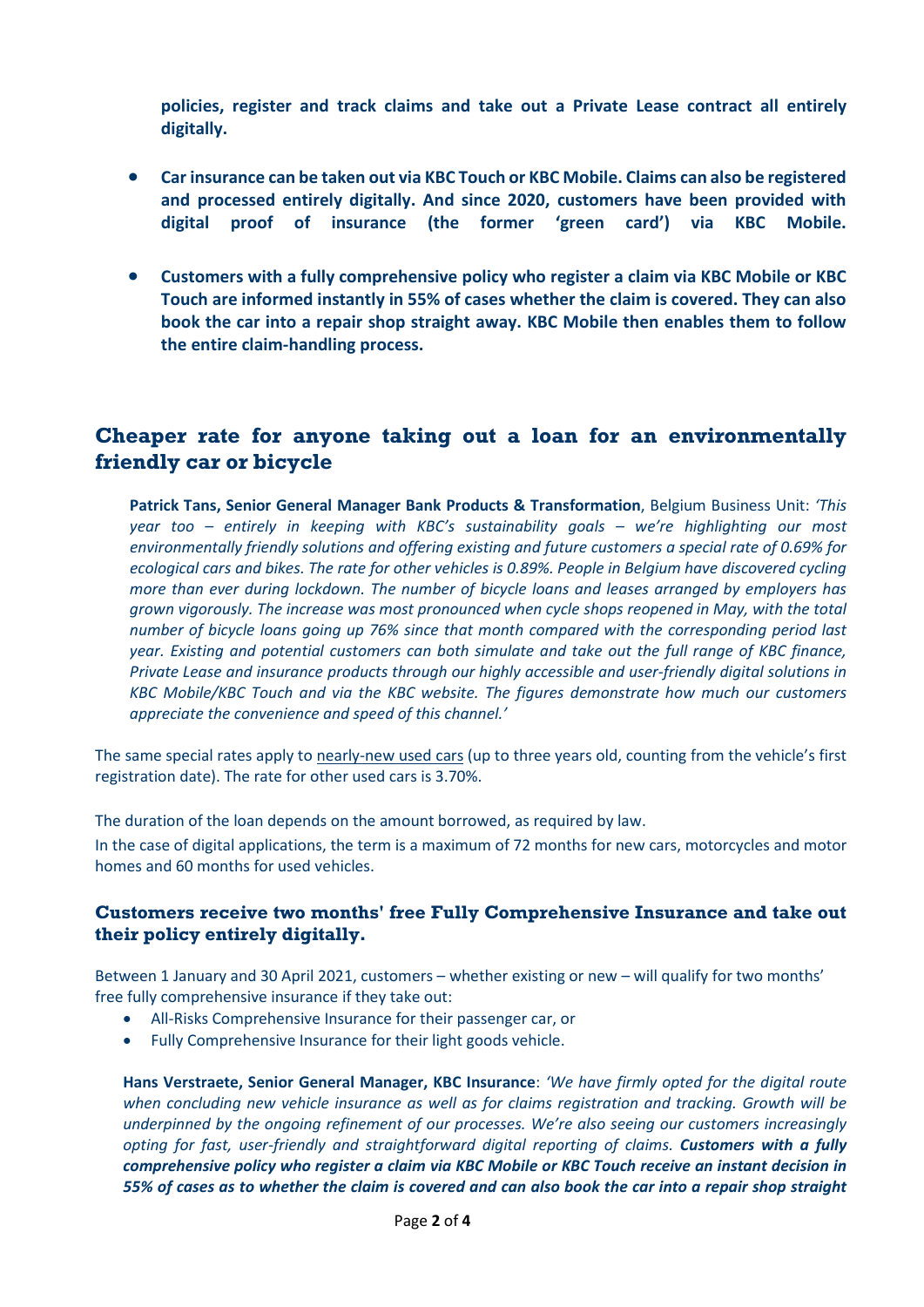*away. KBC Mobile then enables them to follow the entire claim-handling process. It's another example of how we aim to make our customers' lives easier.'*

### **Take advantage of the latest trends and technological developments and enjoy care-free driving with KBC Private Lease.**

Customers who take out a Private Lease contract get a comprehensively equipped car and can count on a raft of services such as maintenance, roadside assistance (plus replacement vehicle), car insurance and repairs.

Private Lease offers customers several key benefits:

- Virtually all standard costs are included, i.e. insurance, maintenance and repairs, annual tax, summer or all-season tyres. So, with your fixed monthly lease payment, you know exactly where you stand financially for several years.
- The number of kilometres is specified in the contract and you know in advance exactly what it will cost if you exceed that number.
- Any reduction in value does not affect you when the contract ends: you simply return the vehicle (ordinary wear and tear is calculated based on the Renta-Norm system).

A customer with a Private Lease contract gets to drive a comfortable, well-equipped car for 47 months, delivered to a dealer of their choice.

KBC Autolease currently offers a selection of around 20 vehicles, including conventional-fuel models and electric, hybrid and plug-in hybrid cars.

**Stefan Delaet, CEO KBC Autolease**, explains: *'Belgian consumers are only just becoming aware of the Private Lease formula, which has already proved a big success in the Netherlands. The car market is evolving rapidly, and so too is the way vehicles are taxed. Five years ago, who would have predicted how strongly the sales of electric and/or hybrid cars would grow, or the way we look at diesel cars now? A Private Lease car makes it far easier to respond to the latest trends and technological developments. That's why we firmly believe in Private Lease for our Belgian customers. The formula is simple: all it takes is a few clicks to choose your car and you're ready to head off and enjoy care-free driving for an attractive, fixed monthly price.'*

You can find out more about KBC Private Lease on the [KBC website.](https://www.kbc.be/retail/en/vehicle/personal-car-leasing/private-lease.html) The offering can be explored via the website, KBC Touch and KBC Mobile. For the time being, it is only possible to conclude a Private Lease contract via KBC Touch or KBC Mobile.

### **Lease bikes get a second life on sale to the public**

It hasn't gone unnoticed at KBC Autolease that people in Belgium are opting *en masse* for cycling: in the past few years, **over 18 500 employees** have taken the opportunity to lease the bike of their dreams on favourable tax terms. In the meantime, those first bikes have started to reach the end of their lease period and are being returned to KBC Autolease, **precisely as waiting times for new cycles have grown considerably.**

**They are thoroughly inspected and serviced, before KBC Autolease offers them for sale to the public, complete with a 12-month warranty.**

The range includes traditional and electric city bikes, as well as racing bikes, folding bikes and cargo cycles. Check out the complete range on the **[KBC Autolease website.](https://carsales.autolease.kbc.com/en/bicycles/)**